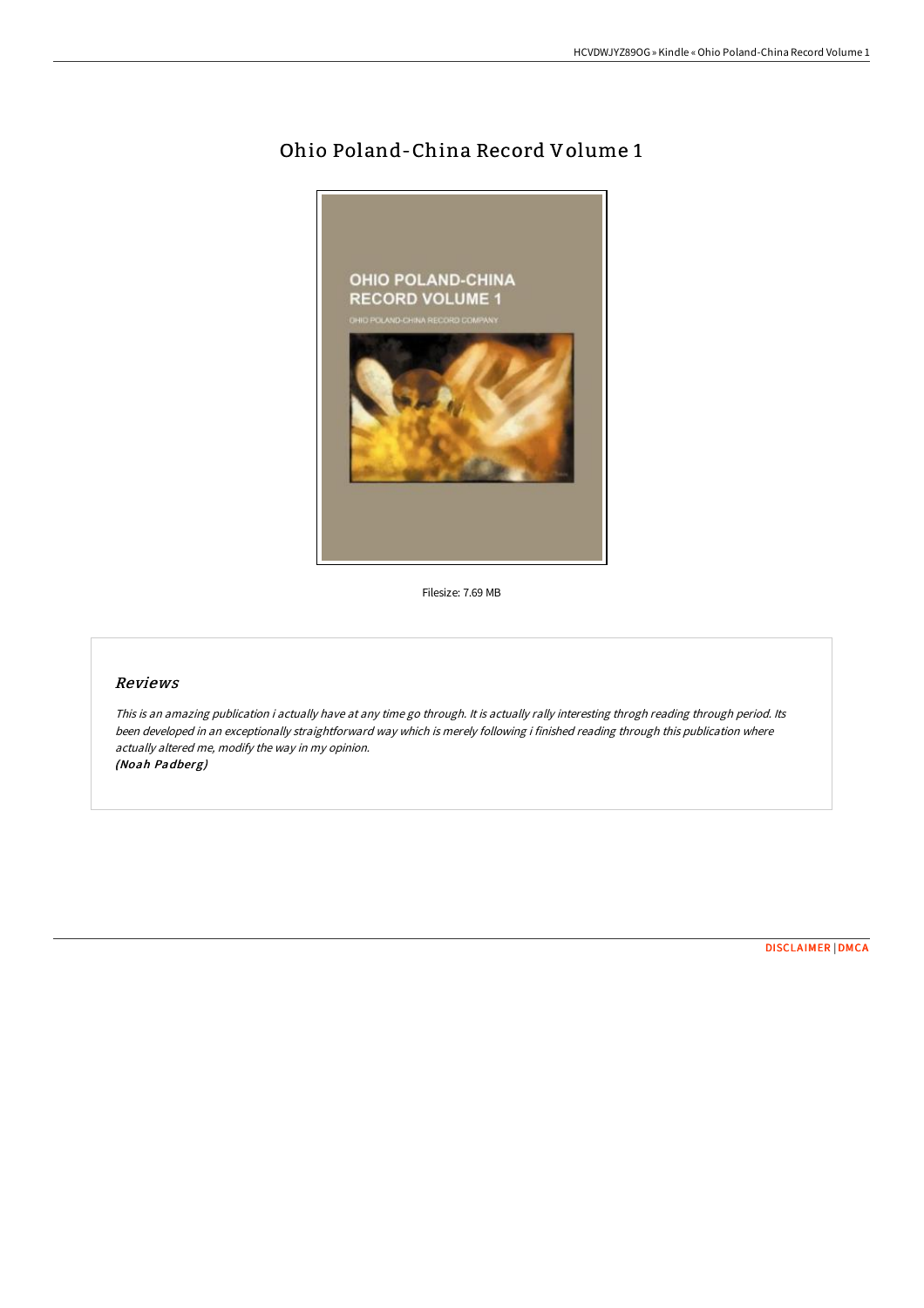## OHIO POLAND-CHINA RECORD VOLUME 1



**DOWNLOAD PDF** 

To read Ohio Poland-China Record Volume 1 PDF, make sure you access the hyperlink listed below and save the ebook or have access to other information which might be related to OHIO POLAND-CHINA RECORD VOLUME 1 book.

Rarebooksclub.com, United States, 2012. Paperback. Book Condition: New. 246 x 189 mm. Language: English . Brand New Book \*\*\*\*\* Print on Demand \*\*\*\*\*.This historic book may have numerous typos and missing text. Purchasers can download a free scanned copy of the original book (without typos) from the publisher. Not indexed. Not illustrated. 1878 Excerpt: . by Champion, C, 55, Dam--Betsy, 4th bv Bob, 36. 2. Betsy, 3d by Little Pugh, 164. 3. Betsy, 2nd by Banty John, 7. 4. Betsy by Bob Harkrader, 37. 5. The old Harkrader Sow. BETSY, M. Dark spotted; heavy ham. Farrowed in the spring of 1873. Bred and owned by David Monfort, Monroe, Butler county, 0hio.; marketed in 1875. Sired by John Todhunter, 153. Dam--Lady Butler, M, . by Bill, 9. 2. Rosa, 1st, by Todhunter s Cripple, 273. 3. Warner sow by Conover hog, 66. 4. Old Warner sow by Eighty Dollars Pig, 92. BETTY. Dark spotted; medium size, well proportioned. Farrowed March 25, 1876. Brod by Robt. 0xtoby, Springfield, Clarke county, 0.; still owned by him in June, 1877. BETTY, B.---Black with little white. Farrowed June 1, 1874. Bred by John Burton, West Unity, Williams county, 0.; bought of him by George Ely, same place. Sired by Ham, 122. Dam--Rosy Finch 2nd by Morton s Dave, 183. 2. Rosy Finch. BETTY LAMM. Black; large size. Farrowed about 1865 or 1866. 0wned by John Lamm, Monroe, Butler county, 0. BIG NELL. Spotted; growthy. Farrowed in March, 1875. Bred by L. Ervin Parrett, Washington C. H., Fayette county, 0.; still owned by him in June, 1877. Sired by Wildwood, 293. Dam--Nellie Grant by Fincher, 103. 2. Miss Doty by Doty, 87. 3. Miss Magie by Silky, 253. 4. Lady Magie by Irvin hog, 136. 5. White sow. BILLY S SISTER. Black. Farrowed in March, 1875....

**D** Read Ohio [Poland-China](http://techno-pub.tech/ohio-poland-china-record-volume-1-paperback.html) Record Volume 1 Online  $\overline{\text{PDF}}$ Download PDF Ohio [Poland-China](http://techno-pub.tech/ohio-poland-china-record-volume-1-paperback.html) Record Volume 1